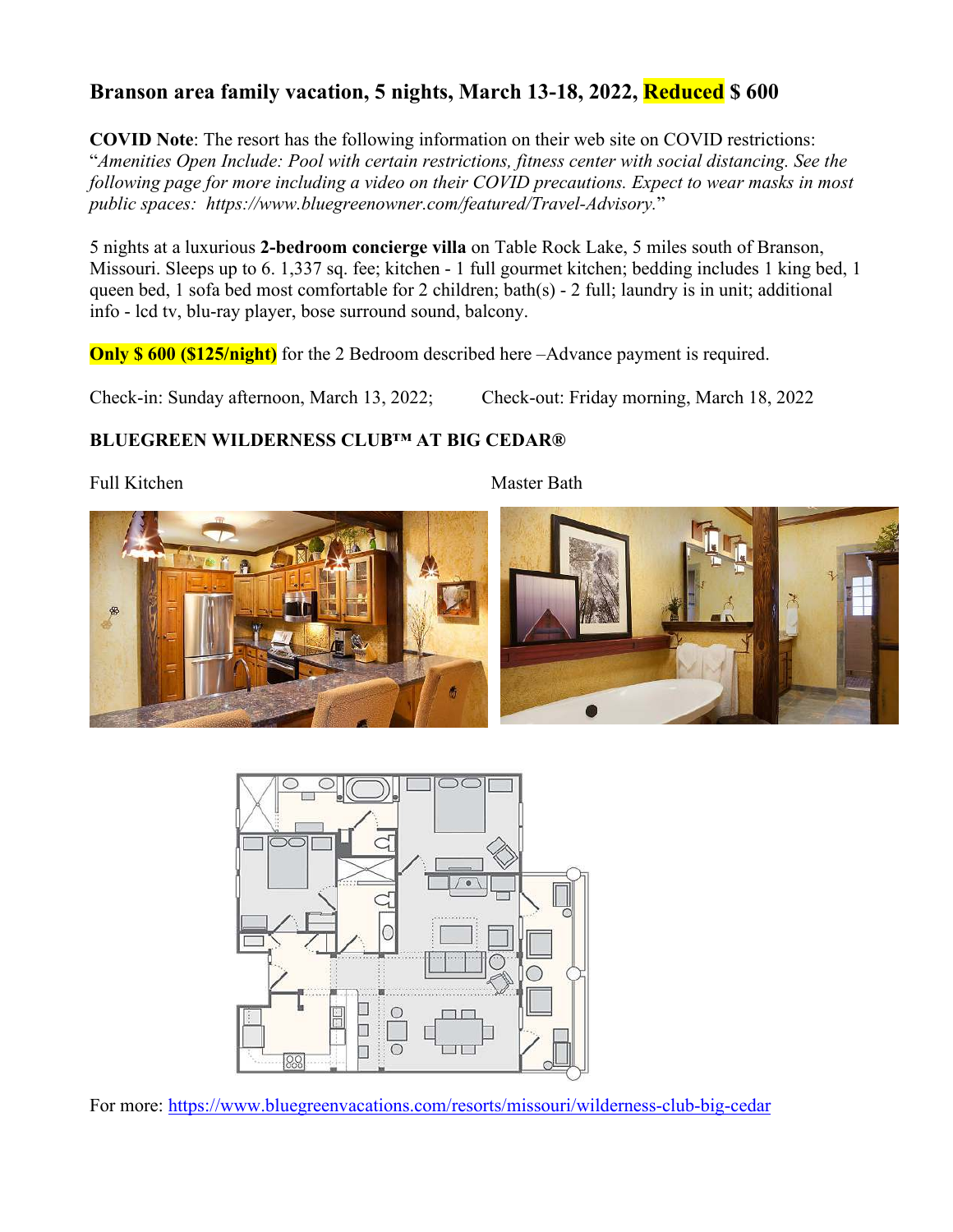Contact: David or Cathy Barfield Phone 785-843-9207 home; Cathy's cell: 913-235-4959 Email: David at dave.barfiel@gmail.com



## **Directions to the Wilderness Club at Big Cedar**

Address: 1285 ESTATE DRIVE, RIDGEDALE, MISSOURI 65739 Phone: 417.348.4085



- Take 65 through Branson, continuing south.
- You will go through Hollister (it just off the map above) on your way out of town. It is the last stop for groceries, fast food, etc.
- Continue south until you get to state (or county) highway 86. Take a right (west).
- You go on it about ½ mile and you will see a sign for Big Cedar on your right. Take it.
- The road is curvy.